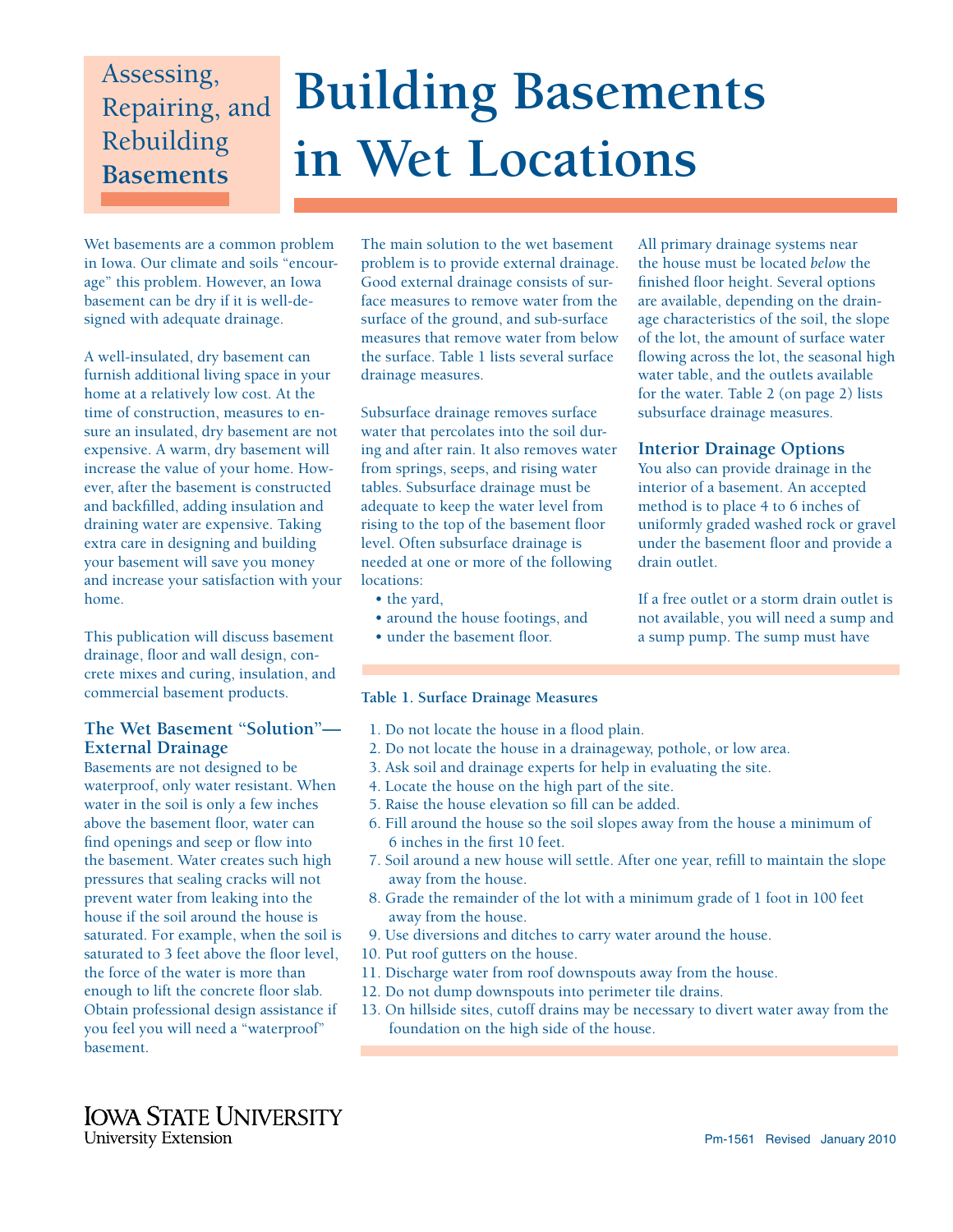adequate capacity to handle the heaviest flow. Check with local officials, neighbors, and contractors to determine the typical size required in your community. Over-excavate the sump area, and backfill with rock or gravel to increase the flow into the sump. A deep sump will help maintain the water table farther below the basement floor. The extra depth gives more reserve before water reaches the basement floor, and more storage in the pit, reducing pump cycling.

If the sump pump operation is critical for maintaining a dry basement, consider one or more of the following:

- a battery-operated backup,
- an alarm system, or
- an auxiliary gas-operated electric generator.

Because sumps are in direct contact with the soil, they form a possible radon gas entry point. Gas-tight sump pump covers are available from a number of sources. For more information about radon, contact your local Iowa State University Extension office, the

Iowa Department of Public Health, and radon professionals.

An alternative interior drainage method, especially for existing houses, is to break out a strip of basement floor 12 to 16 inches wide next to the inside foundation wall. After the concrete is removed, dig a trench deep enough so that tile can be laid alongside or a little below the footing. The tile should be placed in a bed of filter gravel with a uniform slope of 1 inch in 15 feet toward an outlet or sump.

In such a case, a sump probably will be needed to collect water from the drain tile. Usually, the drain tile will drain the saturated soil. Under some extremely wet conditions, you may need additional tile lines under the center of the basement floor, exterior perimeter drain tiles, or other measures.

#### **Basement Floor Design**

Before placing the basement floor, excavate at least 6 inches of soil in order to place 4 to 6 inches of free-draining rock or gravel. Grade the excavation to a low

#### **Table 2. Subsurface Drainage Measures**

• Tile and Backfill. Run a perimeter tile line entirely around the house outside the basement walls. The tile line must be lower than the finished floor height, which usually means that additional excavation is needed after the footings are placed. Grade or slope the tile line to a low spot and then drain it to a free outlet, storm sewer, or sump pump. Cover the tile line to prevent dirt from entering and plugging the line.

Backfill with a porous material such as 1/2- to 1-inch diameter pea rock to within 18 inches of the surface. Use low-permeability soil for the top 18 inches of backfill to prevent entry of surface water. Do not use rock, gravel, stone, or bark because they allow large amounts of rainwater to enter the ground quickly.

- **Locate Groundwater.** If you suspect high water tables, make a test boring to approximately 15 feet to locate groundwater that can affect the performance of the basement. Water tables fluctuate, so make the boring during high water levels if possible.
- • **Footing Drainage.** Provide drainage through the footings with 1 1/2-inch plastic pipe located through the footing 6 feet on center. In extremely wet locations, install an impaction strip of prefabricated asphalt membrane over the footing before the wall is cast.

corner and provide a tile line or sump to remove any water that might collect.

Before pouring the concrete, place an impermeable water barrier over the rock and gravel. Polyethylene film is low in cost and easily installed, but it is easily punctured and difficult to seal at the edges. More durable products are polyethylene-coated kraft paper and glass-reinforced waterproof paper, extrusion coated on both sides with polyethylene. Use 8 mil or heavier material and do not puncture the barrier.

Use control joints, construction joints, and isolation joints, and fill them with a suitable caulk. Joints are needed where the floor abuts walls or columns, around floor and shower drains, around plumbing openings, around electrical conduits, and around all other floor penetrations.

Provide at least one and preferably more floor drains. Slope the basement floor toward the drains.

#### **Basement Wall Design**

Basement walls usually are constructed of wood, concrete block, or cast-inplace concrete. Basements constructed of any of the three can be dry.

For information on building a wood foundation, ask for *Permanent Wood Foundation for Housing*, Pm-955, available at your local Iowa State University Extension office. Wood basements constructed in accordance with recommendations from APA—The Engineered Wood Association—have an excellent reputation for being warm and dry. The APA recommendations are specific concerning surface and subsurface drainage.

Concrete block walls are widely used in Iowa. Walls should be constructed carefully, in accordance with recommendations from masonry groups, architects, engineers, and building officials. Remember that all joints should be struck, reinforcement should be used as needed for your soil conditions, and joints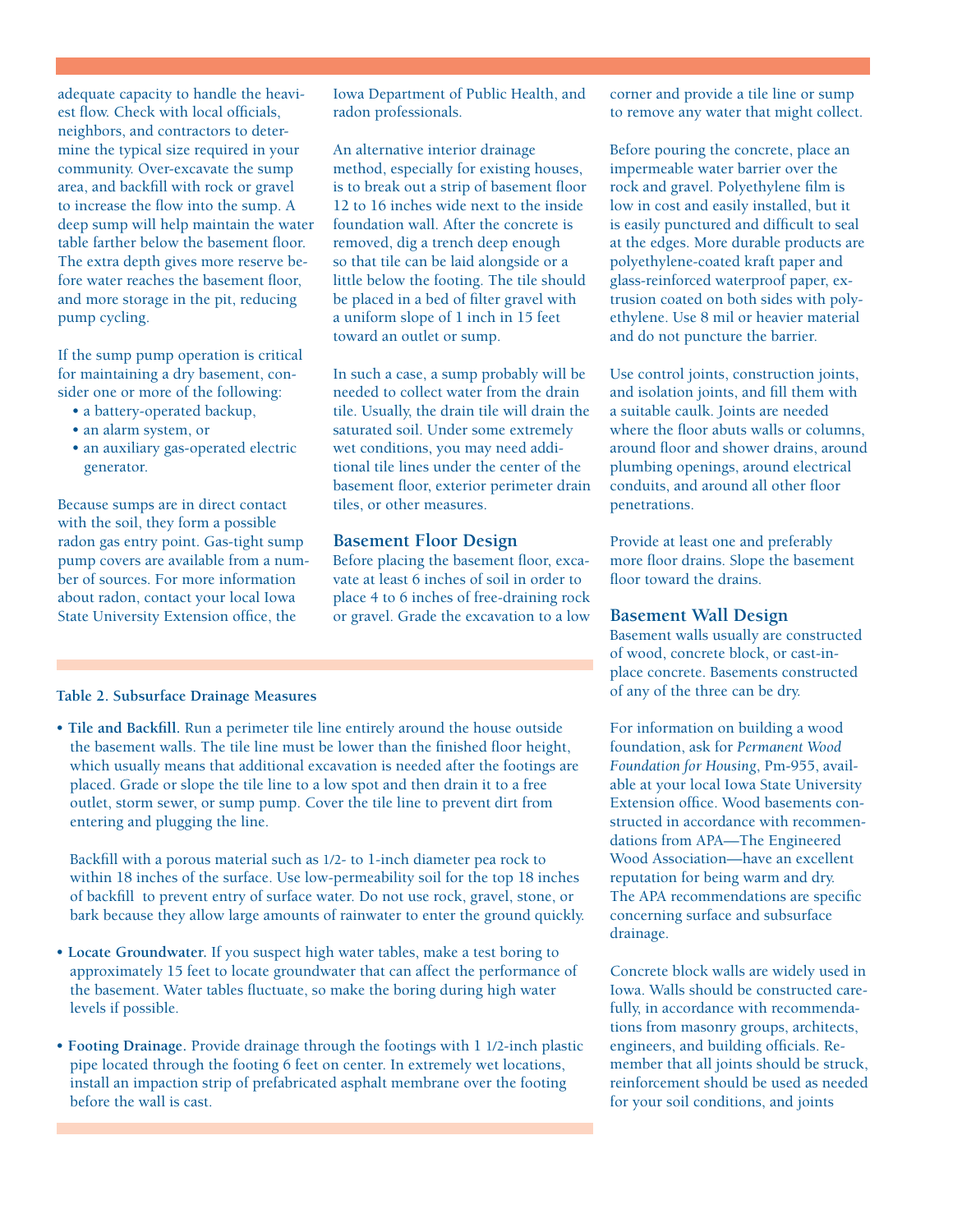should be used at windows, doors, and other stress locations.

It is important to seal concrete block walls on the outside. The recommended practice is to place two thin "parge" coats of concrete on the outer wall. The parge coats each should be a 1/4- to 1/2 inch thick coating of concrete brushed or trowelled over the block. They help seal the block and provide a good surface for a commercial basement sealing product.

The sealing product, often a bituminous mixture, must be applied as specified in product instructions. Two thinner coats, applied at right angles to each other, are better than one thick coat. Continue applying the sealing product down over the tops of footings to provide a complete seal.

To retard capillary action and help prevent radon entry, seal the inner surface of concrete block walls with a paint or waterproofing material. Select the material carefully, and use only a quality product. The first coat applied determines the holding power of any subsequent coatings. A poor quality material might have to be removed before applying any further sealant.

A bond beam or solid cap unit should be used at the top of the wall to prevent radon from the soil to flow through the block and into the basement.

Cast-in-place concrete using basement forms is widely accepted material for a residential basement. Proper design of the wall is important. Obtain qualified assistance to design the width of the wall, the reinforcing steel required, and the needed concrete mix.

Control joints should be no more than 20 feet apart. Joints are necessary within 10 feet of corners, at the sides of window and door openings, and at the floor and wall junction. Control joints should be at least  $1/2$  inch by 1 inch. Numerous sources such as the Portland Cement Association have guidelines available. The outside face of the joint should be caulked before backfilling.

Concrete walls should be damp proofed on the exterior with two coats of a commercial damp proofing product (usually a bituminous material). The two coats should be made at right angles to each other and continue down over the tops of footings to provide a complete seal.

## **Concrete Mixes and Curing**

Use a low-water concrete mixture in basement construction. Excess water decreases the strength of the finished concrete, causes the concrete to shrink excessively as it dries, and leaves voids as the excess water evaporates. Weak concrete cracks more easily, shrinkage leaves cracks that moisture can penetrate, and voids allow water to seep.

Use only the amount of water needed for curing. Drier concrete requires more labor to place and finish. Make certain the labor is available before starting work, so the laborers will not be tempted to add excess water at the job-site, and then puncture the water barrier to allow the concrete to "dry."

Use air-entrained concrete with a 28-day minimum compressive strength of 3,000 psi, a maximum slump of 5 inches, and a minimum cement content of 520 pounds per cubic yard unless experience demonstrates that less cement may be used to produce acceptable concrete.

Concrete curing for both walls and floors is one of the most important steps in producing durable, longwearing, moisture-resistant concrete. Concrete is cured by applying water to the surface or by retaining water within the slab. Curing should be started as soon as possible without damaging the surface. It should continue for 5 days in warm weather or 7 days in cooler weather. The temperature of the concrete should not be allowed to fall below 50° F during curing.

#### **Insulating the Basement**

Properly insulating a basement prevents summer condensation. It occurs when warm, humid air enters the basement, cools, and can no longer hold as much

moisture. Since soil temperatures often are cooler than air temperatures, this can be a summer-long problem.

The interior wall surfaces of insulated wood foundations are warm and usually do not present a condensation problem. However, the vapor retarder must be carefully placed during construction to prevent moisture vapor from entering and condensing in the wall.

The interior wall surfaces of uninsulated concrete block and concrete walls are cooled by the soil. To help prevent condensation, the walls must be insulated. The preferred location for the insulation is on the exterior side of the wall. The walls should be insulated from the footings up. Extruded polystyrene insulation, rigid fiberglass, and urethane foam can be applied to the outside of basement walls.

When exterior insulation cannot be used, interior insulation can be used by constructing a stud-frame wall on the inside and insulating the stud wall. Before insulating a basement on the inside, the basement must be dry except for condensation. Any water leaking into the interior wall insulation will destroy the insulation and could lead to the growth of health-damaging molds and mildews.

A small amount of insulation (R-3) under the basement floor slab can help reduce the amount of summer condensation that occurs on the floor surface.

Summer dehumidification often is necessary in conjunction with basement insulation for a completely dry basement. You can use a dehumidifier, an air conditioner, or both—but dehumidifiers are more effective. A dehumidifier adds heat, which increases the moisture carrying capacity of the air, and removes moisture. Air conditioners only remove moisture while they are cooling. On cool days and in cool basements they often do not operate long enough to keep the area dry.